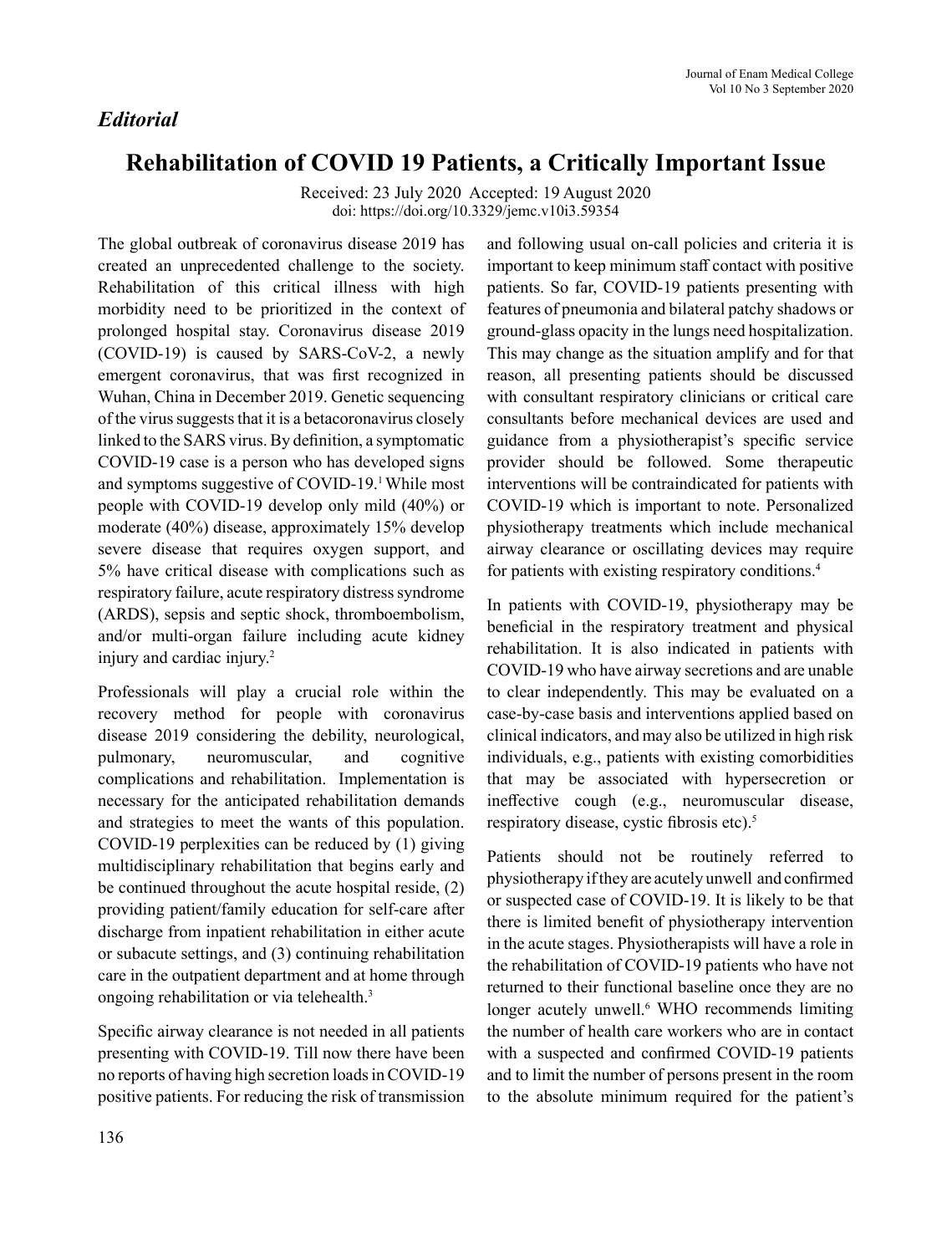#### care and support.<sup>7</sup>

For reducing the hospital stay and minimizing functional decline there is a strong evidence suggested that early mobilization with a focus on returning to functional activities will be helpful for the patients. In consequence they can leave the ICU early, and potentially have better long-term outcomes. This phase of management should incorporate a multidisciplinary approach including measures to prevent avoidable physical and non-physical morbidity, psychological support as most patients have depression, adequate nutrition and an individualized, structured rehabilitation program. This phase should be stepped down to ward-based rehabilitation. Structured individualized exercise program like passive, active assisted, active, or resisted joint range of motion exercises should be prescribed to maintain or improve strength and flexibility.<sup>5</sup>

Physiotherapy is an important intervention that prevents and mitigates the adverse effects of prolonged bed rest and mechanical ventilation during critical illness. Rehabilitation delivered by the physiotherapist is tailored to patient needs and depends on the consciousness state, psychological status and physical strength of the patient.<sup>8</sup> Common modalities often used by respiratory physiotherapists may be contraindicated in the acute phase as they may further compromise the increased work of breathing. Contraindicated interventions in ICU include diaphragmatic breathing, pursed lips breathing, bronchial hygiene/lung re-expansion techniques, incentive spirometry, manual mobilization techniques or stretching of the rib cage, nasal washings, respiratory muscle training, exercise training and patient mobilization during clinical instability.<sup>9</sup>

Positioning is a vital component of management for the mechanically-ventilated COVID-19 patients, with regular turning recommended to prevent atelectasis, optimize ventilation and prevent pressure sores. Positioning can include lateral (side lying) positioning but may also include prone positioning, which is wellrecognized to treat hypoxemic respiratory failure. Prone ventilation may improve lung mechanics and gas exchange, thus improving oxygenation in the majority of patients with ARDS, and could improve outcomes. With adult patients, prone positioning is recommended for at least 16 hours per day.10

Physiatrist intervention of patients with COVID-19 disease should be very specific and individualized. Critical patients have coagulopathy, atelectasis, sepsis and inflammatory cascades as cardinal manifestations which do not need any chest physiotherapy rather carry a high risk of aerosol transmission. In the post ICU state the patients will have depression, weakness, wasting muscles and joint stiffness. So they will be particularly benefitted by physiotherapy during convalescence which will reduce the length of hospital stay.

### **Md. Shahidur Rahman**

Professor, Department of Physical Medicine and Rehabilitation Bangabandhu Sheikh Mujib Medical University (BSMMU) Shahbag, Dhaka Email: shahidurpmrbd@gmail.com

#### **References**

- 1. Country & technical guidance coronavirus disease (COVID-19) [website]. Geneva: World Health Organization; 2020.Available at: https://www.who. int/emergencies/diseases/novel-coronavirus-2019/ technical-guidance. Accessed July 2020.
- 2. Novel Coronavirus Pneumonia Emergency Response Epidemiology Team. Vital surveillances: the epidemiological characteristics of an outbreak of 2019 novel coronavirus diseases (COVID-19) – China. China CDC Weekly 2020; 2(8): 113−122.
- 3. Lew HL, Oh- Park M, Cifu DX. The War on COVID-19 Pandemic: Role of Rehabilitation Professionals and Hospitals. Am J Phy Med Rehabil 2020; 99(7): 571−572.
- 4. Moses R. COVID 19 and Respiratory Physiotherapy by Referral Guideline: Lancashire Teaching Hospitals, NHS Foundation Trust; 2020 March.
- 5. Thomas P, Baldwin C, Bissett B, Boden I, Gosselink R, Granger CL et al. Physiotherapy management for COVID-19 in the acute hospital: clinical practice recommendations. J Physiother 2020; 66(2): 73−82.
- 6. World Health Organization. Clinical management